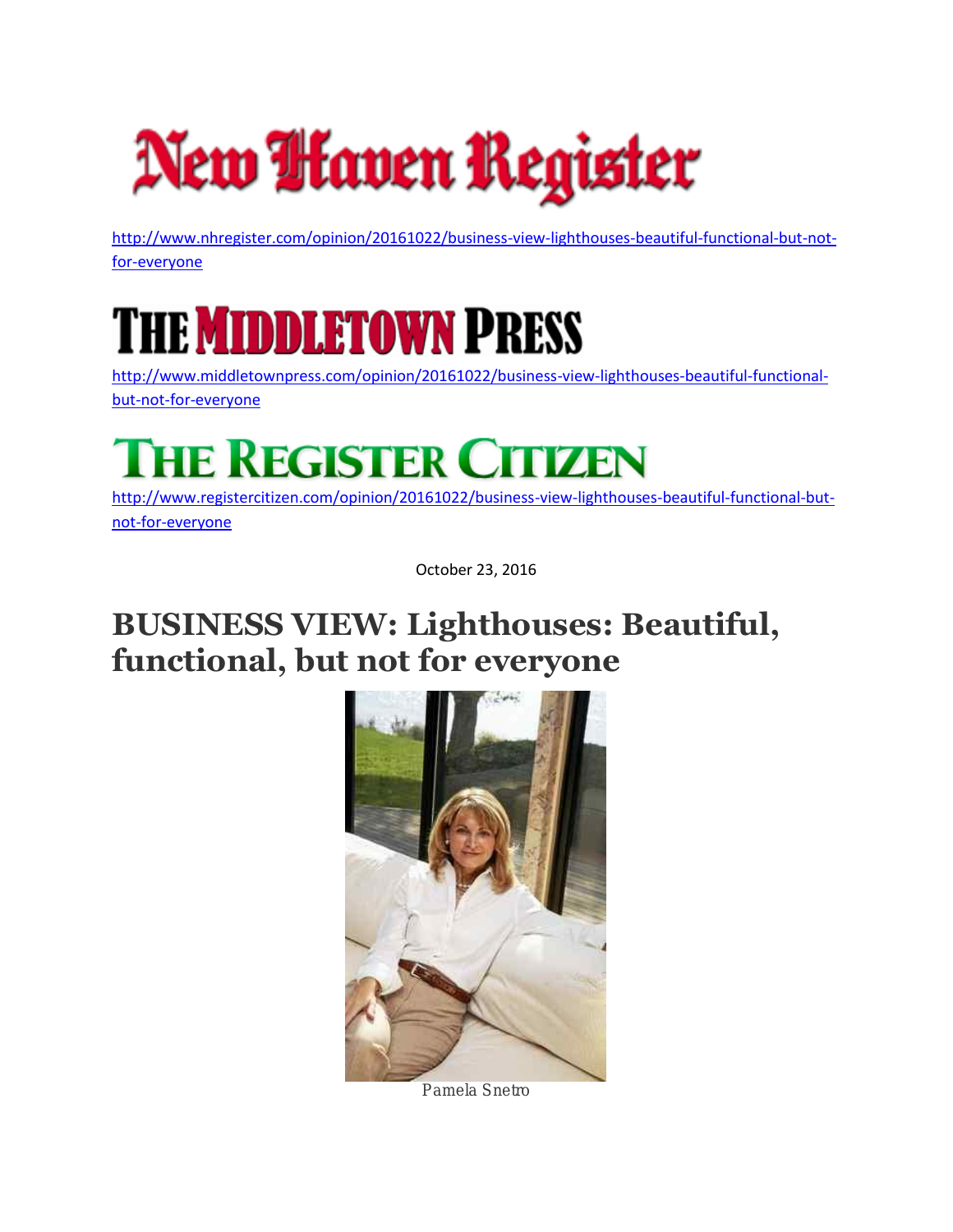## *By Pamela Snetro*

There are few man-made edifices more iconic than a lighthouse. They stand strong and high over the shore, providing a navigational aid as well as leading the way to a secure port in a storm.

Lighthouses are not only a unique feature on the landscape; in Connecticut, the federal government currently is involved in the sale of several of the structures, including the one that graces some of the state's license plates. A recent open house at a lighthouse off the coast of Stratford attracted a crowd who stood in line for hours to take a tour.

Despite their popularity, however, lighthouses are unique and, after a governmentsponsored bidding process, sale prices often are low. Many lighthouses, for instance, need significant repairs to be habitable, and many are difficult to access, typically only by boat and then by a steep ladder.

Lighthouses can be a suitable metaphor for financial investments — often what is attractive to one investor may initially look good to others, but upon close inspection there are flaws that, at the least, require a second look and second opinion.

While people have many reasons for purchasing a lighthouse, from nostalgia to the desire for a different type of abode, the true purpose of a lighthouse was to provide a beacon for seafarers.

A well thought out financial plan can be a similar guide for the investor. But, like a lighthouse, the plan should be monitored regularly so your financial "ship" can change course when necessary. Nostalgia — and emotion — should be kept out of your financial plan.

As there is no abode that is right for everyone, there is no one-size-fits-all portfolio. There are many variables to consider when constructing a portfolio. If you are young and just entering the workforce, you may be more likely to seek investments that hint at potentially fast growth and a quick turnaround.

Should early investments not respond as hoped, an investor far from retirement will have time to restructure their portfolio, with hard-earned experience and subsequent reconsideration, perhaps, of a more balanced and diverse portfolio.

On the other hand, if you have reached retirement age, you likely have different financial priorities to consider. What is the mix of investment instruments likely to provide your desired level of returns and growth for the future? How much risk can you comfortably accept? Are higher-yielding dividend stocks for you? Fixed income securities? Municipal bonds?

Clearly, the investments for an individual nearing retirement will look different from the portfolios of young or even middle-aged investors, but that is exactly the point; they should — just as different size ships will have different requirements as they near a lighthouse beacon.